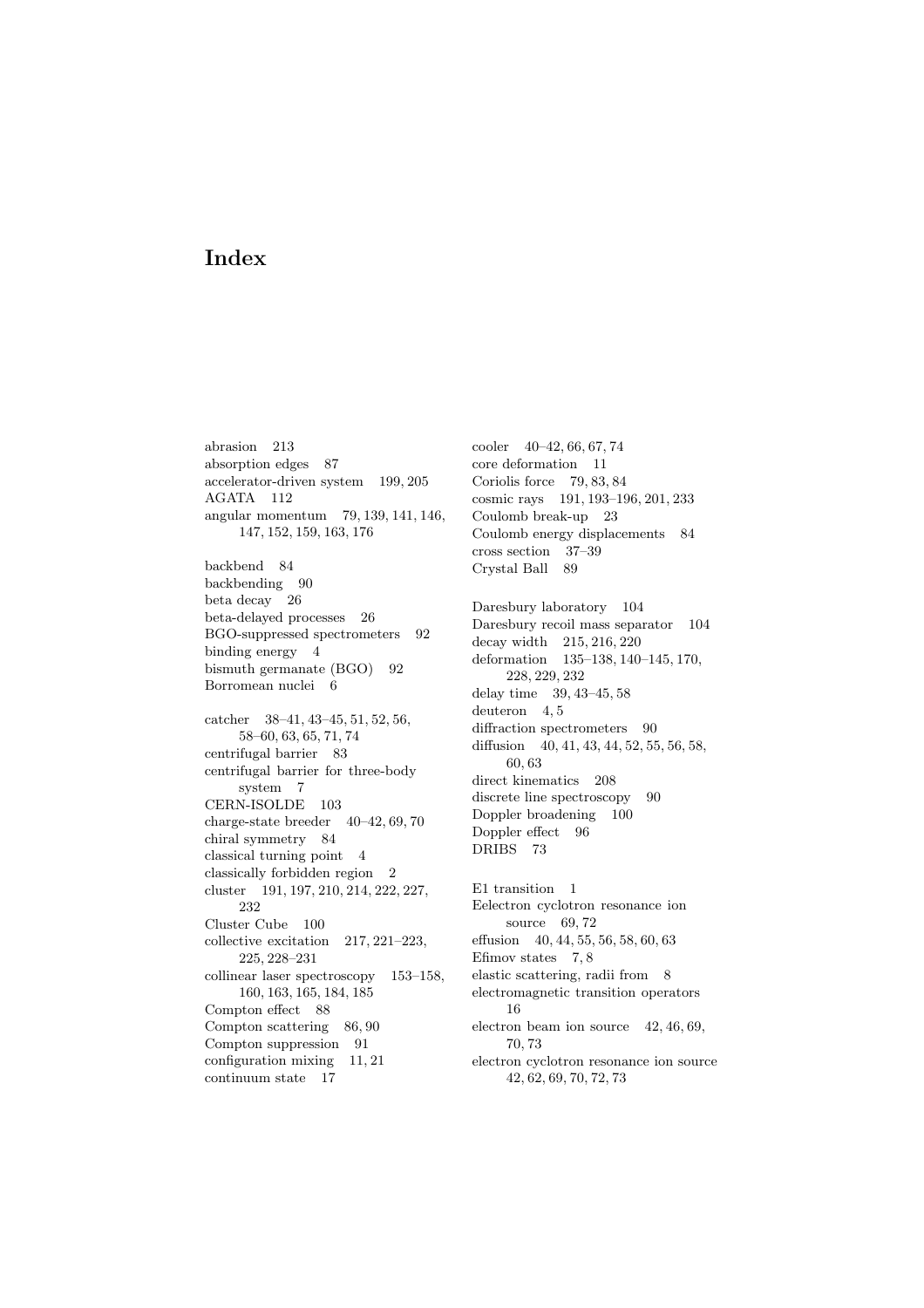electron impact ionization 42, 45–47, 60, 69 electron scattering 26 EMC effect 80 emittance 60, 65–67 energy loss in target 19 EURISOL 74 EUROBALL 102 EUROGAM 97, 98 evaporation code 223, 224 excited state halos 14 EXCYT 73 EXOGAM 108 fission 40, 52–55, 57, 59, 62, 67, 71–74, 191, 192, 196, 198, 199, 207–210, 214, 217–222, 224, 225, 228–233 fission barrier 217–219, 228, 230 fission fragment 218, 220, 221 fission products 230 fission width 219, 220, 225, 230, 231 fluorescence detection 154, 156, 157 Fourier Transform 3 Fragment Mass Analyser 105 fragmentation 52, 55, 56, 62, 65, 67, 71–74, 196, 198, 207, 208, 225, 230, 233 fusion evaporation reaction 42, 52–54. 56, 58, 59, 71, 73, 81, 82 fusion-evaporation 81, 90 GAMMASPHERE 99, 105 Gamow-Teller decay 31 GANIL 106 GaSP 99 GaSP spectrometer 105 Ge detectors 83 Giant resonance 80 Glauber model 6 GRETA 112 GSI ISOL facility 58, 61, 71 halos 12 harmonic oscillator potential 94 helium dimer 5 helium trimer 8

high-temperature ion source 46, 59,

60, 63, 65, 72

hot cavity ion source  $49, 57, 61-63,$ 71–73 HRIBF 70, 72, 74 hyperfine structure 143, 145–148, 152, 155, 156, 159, 161–166, 179, 180, 184 hypermomentum 7 hyperpure-Ge (HpGe) detectors 90 hyperradius 6 hyperspherical coordinates 6 hypertriton 5 identical bands 84 IGISOL 52, 59, 63, 71 in-beam experiment 164, 169–171 in-flight experiment 169, 171, 184 INCL 200, 212, 213, 224 inelastic scattering of  $\gamma\text{-rays}$  86 intermediate resonance approximation 24 intermediate-mass fragment 193, 198, 214, 221, 225, 232 intra-nuclear cascade 191–193, 200, 201, 207, 211–213, 233 invariant mass 24 inverse kinematics 193, 205, 208, 210, 225, 232, 233 ion survival 45, 51 ISABEL 212 ISAC facility 70–72, 74 ISOL 37–43, 45–47, 49, 51–53, 55, 57, 59–63, 65, 67, 69–71, 73–75, 77 ISOL method 15, 106 ISOL-facilities 31 ISOLDE 61, 64, 66, 70, 71, 73, 153, 154, 160, 166, 175, 179, 184 isotope separation on-line (ISOL) 153, 168, 175, 176, 185 knockout reactions 21 laser ionization 51, 52, 62–66, 71–74 lectron cyclotron resonance ion source 73 level mixing resonance (LMR) 172, 183, 184 liquid-drop model 12, 28, 137, 217, 219, 220, 227

LISE 171, 184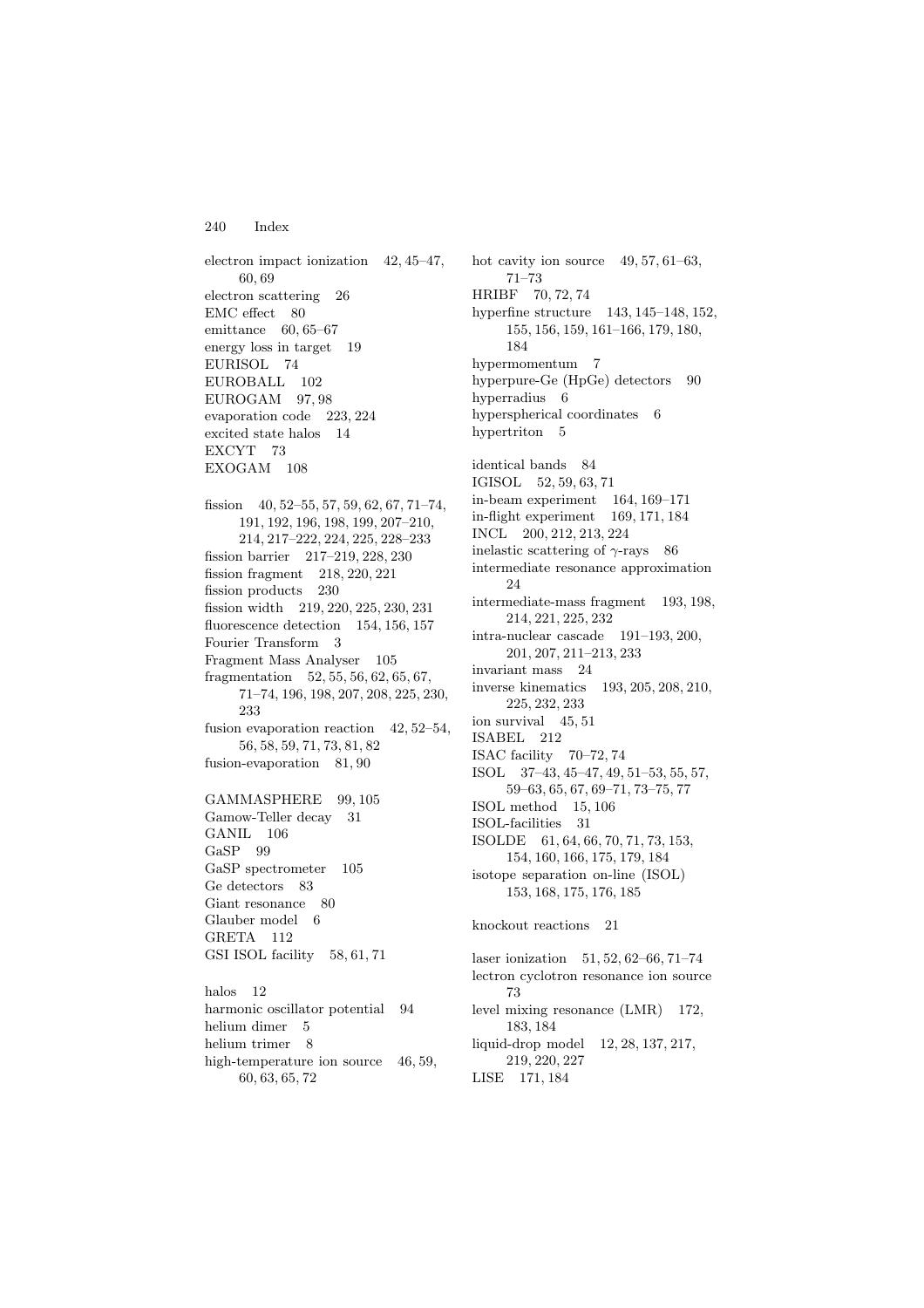LISE3 spectrometer 106

MAFF 73 magic number 94, 136, 138, 141, 144, 170, 172, 178, 179 magnetic dipole moment 138, 146 magnetic moment 136, 138–140, 146, 161–163, 175, 177, 179, 180 mean square radius 4 MINIBALL 108 molecular halos 9 momentum distribution 22 momentum wave function 3, 21 multi-fragmentation 191, 193, 198, 211, 221, 222, 225, 232, 233 multipole operators 16  $N$ -body halos 9 NaI detectors 89 NaI scintillators 81 neutron dripline 12 Neutron halo 80 neutron multiplicity 199, 202, 203, 230 neutron skin 15 Nilsson scheme 83 nuclear magnetic resonance (NMR) 147, 160, 163, 164, 172–175, 177–184 nuclear magneton 16 nuclear mean square charge radius 136, 138, 141 nuclear rotors 93 nucleon evaporation 191–193, 197, 198, 203, 207, 214, 216, 217, 219, 222, 223, 225, 227, 228, 232, 233 octupole deformation 94 optical limit  $8$ 

pair production 85, 86, 90 pairing 221, 223, 225–228 PARNNE-ALTO 71 particle identifier 19 peak to background ratio 96 photoelectric effect 85 photopeak efficiency 95, 96 post acceleration 37, 39, 40, 42, 43, 62, 64, 66–70, 72–74

pre-equilibrium emission 191, 192, 210, 212–214 pre-fragment 191, 192, 198, 210, 212–214, 225 proton dripline 12 proton halo 13 Q-value 27, 31 quadrupole moment 93, 140–143, 146, 147, 149, 150, 152, 161, 169, 170, 173, 175, 178, 179, 181–184 Quark gluon plasma 80 rare-earth nuclei 93 reaction cross section  $1, 39, 42,$ 45–47, 49, 50, 52–55, 67, 197, 198, 204–209, 211, 212, 215, 216, 222, 225–228, 231 reaction residue 192, 193, 197–199, 205–209, 225–228, 231, 232 recoil mass separator 103 resolving power  $(R)$  of a detection system 95 resonance ionization spectroscopy (RIS) 159, 165 reverse-biased Ge detector 90 REX-ISOLDE 61, 69, 72–74 RIA 73 RIB project at Louvain-la-Neuve 62, 69, 72 rms radius 4 root mean square radius 16 saddle point 217–222, 227, 228 scaling 4 scaling plot 5 scattering length 4 scintillation detector 91 scission 217, 220–222, 230 segmented coaxial detectors 115 separation energies 13 shadowing effect 20, 23 shears bands 84 soft dipole resonance 18 spallation 52, 55, 61, 67, 71–74, 103, 191–211, 213, 214, 216, 221, 222, 224, 225, 230, 232, 233 SPES facility 73 SPIRAL facility 69, 73, 74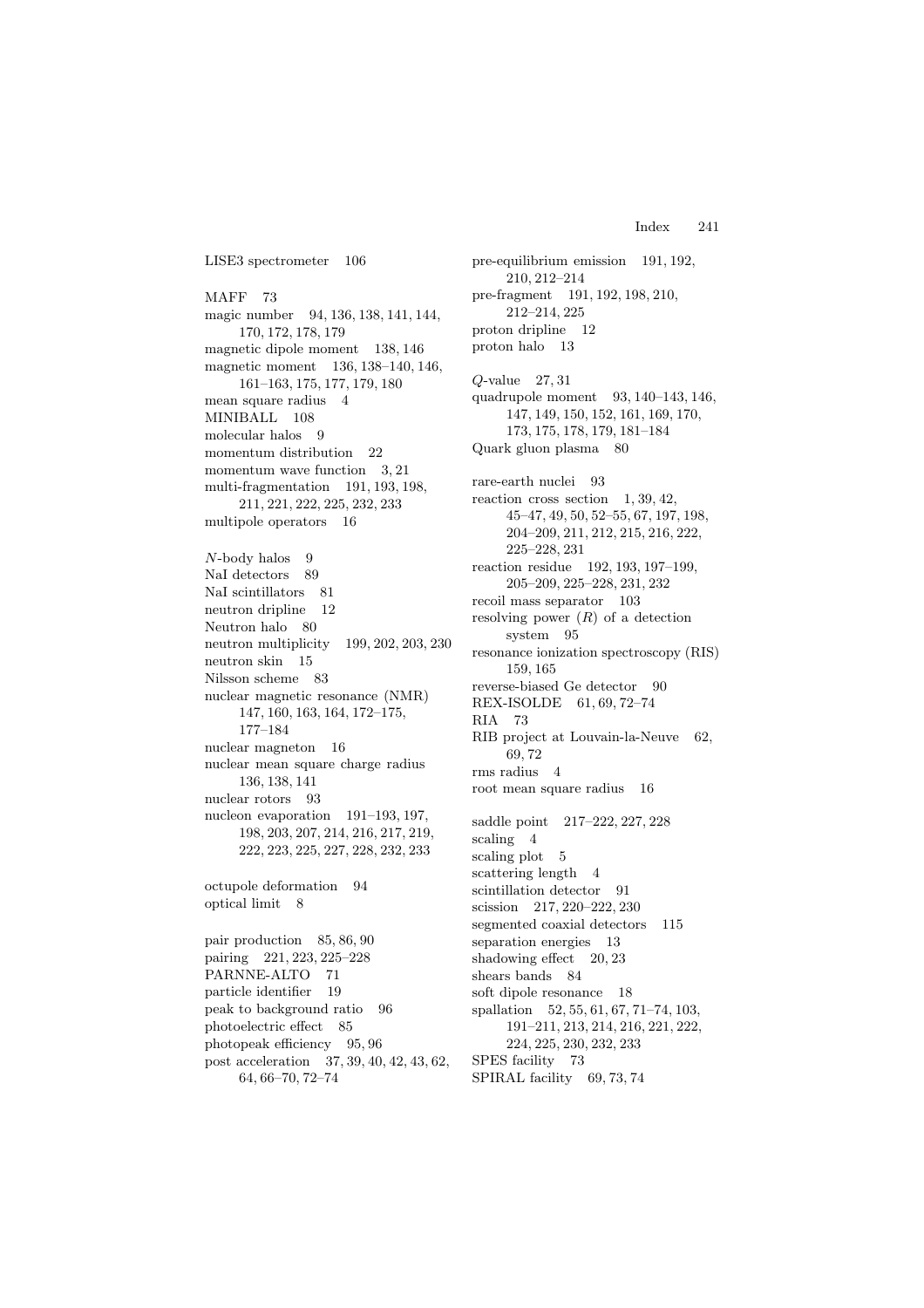square well potential 4 superdeformation 84 superdeformed bands 94 superdeformed states 93 surface ionization 46–49, 51, 59, 62, 63 target-ion source system 37, 38, 40, 41, 43–45, 51, 53, 55, 56, 58, 63, 72, 74 TESSA arrays 94 three-body halos 6 Time-Differential Perturbed Angular Distribution (TDPAD) 168–172

total interaction cross section 20 Tracking Arrays 110 transfer line 41, 45, 56, 61, 62, 69, 72, 73 transfer reaction 64, 71 transition state 214, 217–220, 222, 224 two-body halos 3 two-neutron separation energy 7

VEC-RIB facility 73

Yukawa wavefunction 3, 5